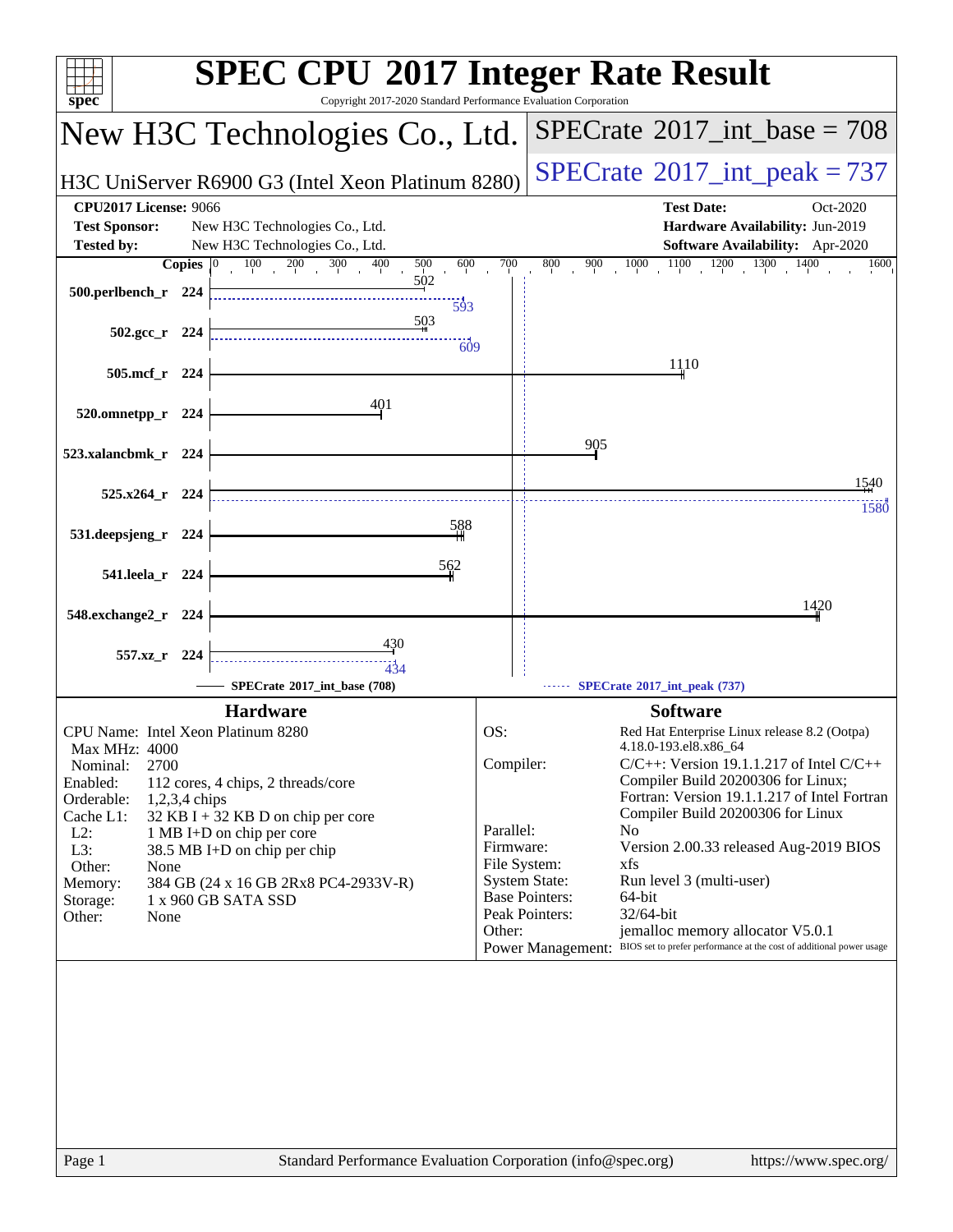

Copyright 2017-2020 Standard Performance Evaluation Corporation

# New H3C Technologies Co., Ltd.

H3C UniServer R6900 G3 (Intel Xeon Platinum 8280)  $\left|$  [SPECrate](http://www.spec.org/auto/cpu2017/Docs/result-fields.html#SPECrate2017intpeak)®[2017\\_int\\_peak = 7](http://www.spec.org/auto/cpu2017/Docs/result-fields.html#SPECrate2017intpeak)37

 $SPECTate$ <sup>®</sup>[2017\\_int\\_base =](http://www.spec.org/auto/cpu2017/Docs/result-fields.html#SPECrate2017intbase) 708

**[CPU2017 License:](http://www.spec.org/auto/cpu2017/Docs/result-fields.html#CPU2017License)** 9066 **[Test Date:](http://www.spec.org/auto/cpu2017/Docs/result-fields.html#TestDate)** Oct-2020

**[Test Sponsor:](http://www.spec.org/auto/cpu2017/Docs/result-fields.html#TestSponsor)** New H3C Technologies Co., Ltd. **[Hardware Availability:](http://www.spec.org/auto/cpu2017/Docs/result-fields.html#HardwareAvailability)** Jun-2019 **[Tested by:](http://www.spec.org/auto/cpu2017/Docs/result-fields.html#Testedby)** New H3C Technologies Co., Ltd. **[Software Availability:](http://www.spec.org/auto/cpu2017/Docs/result-fields.html#SoftwareAvailability)** Apr-2020

### **[Results Table](http://www.spec.org/auto/cpu2017/Docs/result-fields.html#ResultsTable)**

|                                   |               |                |              | <b>Base</b>    |       |                |       |               |                |              | <b>Peak</b>    |              |                |              |
|-----------------------------------|---------------|----------------|--------------|----------------|-------|----------------|-------|---------------|----------------|--------------|----------------|--------------|----------------|--------------|
| <b>Benchmark</b>                  | <b>Copies</b> | <b>Seconds</b> | <b>Ratio</b> | <b>Seconds</b> | Ratio | <b>Seconds</b> | Ratio | <b>Copies</b> | <b>Seconds</b> | <b>Ratio</b> | <b>Seconds</b> | <b>Ratio</b> | <b>Seconds</b> | <b>Ratio</b> |
| $500.$ perlbench_r                | 224           | 710            | 502          | 710            | 502   | 711            | 502   | 224           | 601            | 593          | 601            | 593          | 599            | 595          |
| $502.\text{gcc\_r}$               | 224           | 626            | 507          | 638            | 497   | 631            | 503   | 224           | 521            | 609          | 521            | 609          | 521            | 609          |
| $505$ .mcf r                      | 224           | 328            | 1100         | 326            | 1110  | 326            | 1110  | 224           | 328            | 100          | 326            | <b>1110</b>  | 326            | 1110         |
| 520.omnetpp_r                     | 224           | 732            | 401          | 734            | 401   | 731            | 402   | 224           | 732            | 401          | 734            | 401          | 731            | 402          |
| 523.xalancbmk r                   | 224           | 261            | 905          | 261            | 905   | 262            | 903   | 224           | 261            | 905          | 261            | 905          | 262            | 903          |
| 525.x264 r                        | 224           | 253            | 1550         | 256            | 1530  | 254            | 1540  | 224           | 248            | 1580         | 248            | 1580         | 247            | 1590         |
| 531.deepsjeng_r                   | 224           | 444            | 578          | 433            | 593   | 436            | 588   | 224           | 444            | 578          | 433            | 593          | 436            | 588          |
| 541.leela_r                       | 224           | 660            | 562          | 660            | 562   | 652            | 569   | 224           | 660            | 562          | 660            | 562          | 652            | 569          |
| 548.exchange2_r                   | 224           | 413            | 1420         | 412            | 1420  | 411            | 1430  | 224           | 413            | 1420         | 412            | 1420         | 411            | 1430         |
| 557.xz r                          | 224           | 564            | 429          | 561            | 431   | 562            | 430   | 224           | 557            | 434          | 557            | 434          | 556            | 435          |
| $SPECrate^{\circ}2017$ int base = |               |                | 708          |                |       |                |       |               |                |              |                |              |                |              |
| $C = C$                           |               |                | ---          |                |       |                |       |               |                |              |                |              |                |              |

**[SPECrate](http://www.spec.org/auto/cpu2017/Docs/result-fields.html#SPECrate2017intpeak)[2017\\_int\\_peak =](http://www.spec.org/auto/cpu2017/Docs/result-fields.html#SPECrate2017intpeak) 737**

Results appear in the [order in which they were run](http://www.spec.org/auto/cpu2017/Docs/result-fields.html#RunOrder). Bold underlined text [indicates a median measurement](http://www.spec.org/auto/cpu2017/Docs/result-fields.html#Median).

### **[Compiler Notes](http://www.spec.org/auto/cpu2017/Docs/result-fields.html#CompilerNotes)**

The inconsistent Compiler version information under Compiler Version section is due to a discrepancy in Intel Compiler. The correct version of C/C++ compiler is: Version 19.1.1.217 Build 20200306 Compiler for Linux The correct version of Fortran compiler is: Version 19.1.1.217 Build 20200306 Compiler for Linux

### **[Submit Notes](http://www.spec.org/auto/cpu2017/Docs/result-fields.html#SubmitNotes)**

 The numactl mechanism was used to bind copies to processors. The config file option 'submit' was used to generate numactl commands to bind each copy to a specific processor. For details, please see the config file.

### **[Operating System Notes](http://www.spec.org/auto/cpu2017/Docs/result-fields.html#OperatingSystemNotes)**

Stack size set to unlimited using "ulimit -s unlimited"

### **[Environment Variables Notes](http://www.spec.org/auto/cpu2017/Docs/result-fields.html#EnvironmentVariablesNotes)**

```
Environment variables set by runcpu before the start of the run:
LD_LIBRARY_PATH =
      "/home/speccpu/lib/intel64:/home/speccpu/lib/ia32:/home/speccpu/je5.0.1-
      32"
MALLOC_CONF = "retain:true"
```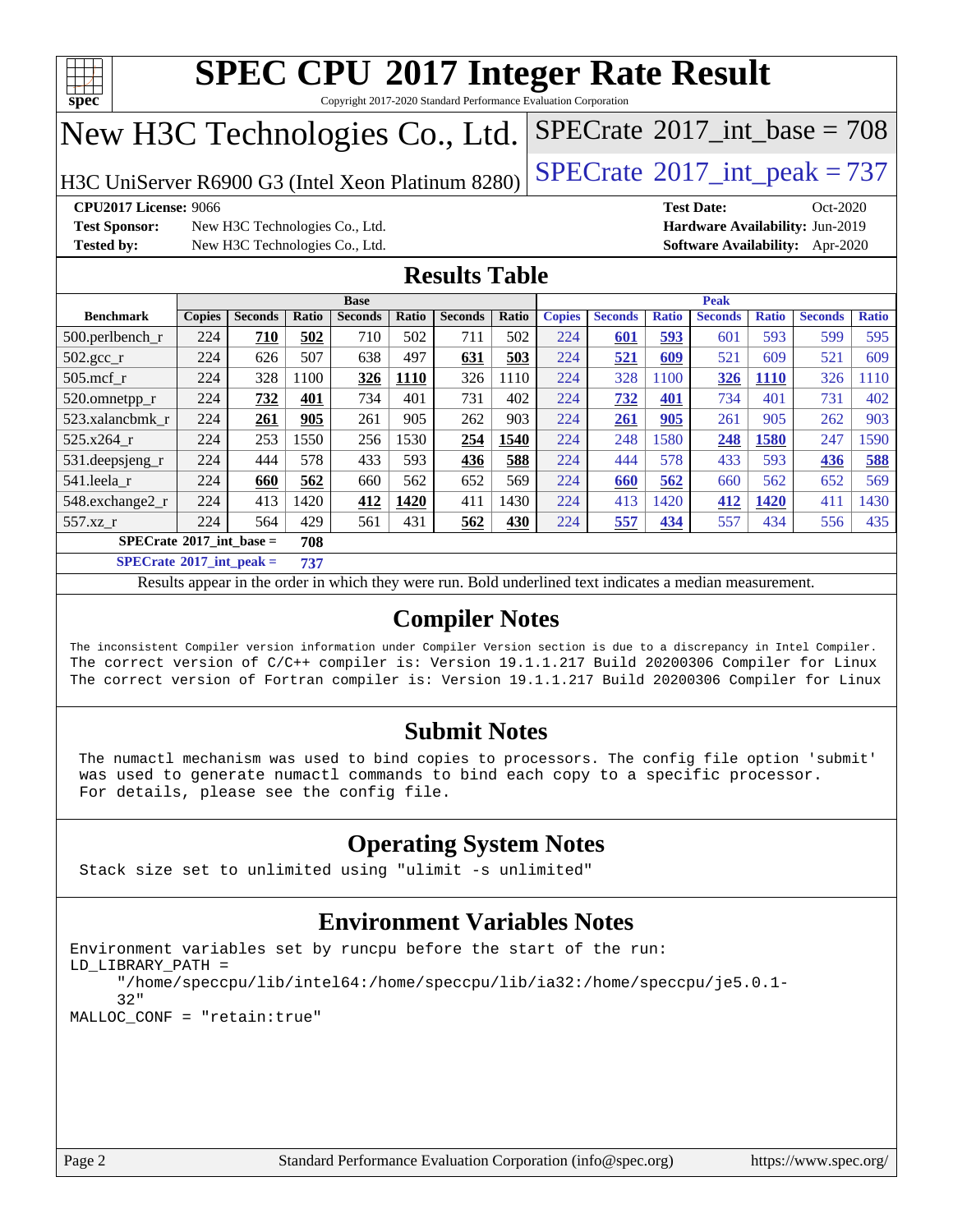| u | ı | t |  |
|---|---|---|--|

Copyright 2017-2020 Standard Performance Evaluation Corporation

# New H3C Technologies Co., Ltd.

H3C UniServer R6900 G3 (Intel Xeon Platinum  $8280$ ) [SPECrate](http://www.spec.org/auto/cpu2017/Docs/result-fields.html#SPECrate2017intpeak)<sup>®</sup>[2017\\_int\\_peak = 7](http://www.spec.org/auto/cpu2017/Docs/result-fields.html#SPECrate2017intpeak)37

 $SPECTate$ <sup>®</sup>[2017\\_int\\_base =](http://www.spec.org/auto/cpu2017/Docs/result-fields.html#SPECrate2017intbase) 708

**[Test Sponsor:](http://www.spec.org/auto/cpu2017/Docs/result-fields.html#TestSponsor)** New H3C Technologies Co., Ltd. **[Hardware Availability:](http://www.spec.org/auto/cpu2017/Docs/result-fields.html#HardwareAvailability)** Jun-2019 **[Tested by:](http://www.spec.org/auto/cpu2017/Docs/result-fields.html#Testedby)** New H3C Technologies Co., Ltd. **[Software Availability:](http://www.spec.org/auto/cpu2017/Docs/result-fields.html#SoftwareAvailability)** Apr-2020

**[CPU2017 License:](http://www.spec.org/auto/cpu2017/Docs/result-fields.html#CPU2017License)** 9066 **[Test Date:](http://www.spec.org/auto/cpu2017/Docs/result-fields.html#TestDate)** Oct-2020

#### **[General Notes](http://www.spec.org/auto/cpu2017/Docs/result-fields.html#GeneralNotes)**

 Binaries compiled on a system with 1x Intel Core i9-7980XE CPU + 64GB RAM memory using Redhat Enterprise Linux 8.0 NA: The test sponsor attests, as of date of publication, that CVE-2017-5754 (Meltdown) is mitigated in the system as tested and documented. Yes: The test sponsor attests, as of date of publication, that CVE-2017-5753 (Spectre variant 1) is mitigated in the system as tested and documented. Yes: The test sponsor attests, as of date of publication, that CVE-2017-5715 (Spectre variant 2) is mitigated in the system as tested and documented. Transparent Huge Pages enabled by default Prior to runcpu invocation Filesystem page cache synced and cleared with: sync; echo 3> /proc/sys/vm/drop\_caches runcpu command invoked through numactl i.e.: numactl --interleave=all runcpu <etc> jemalloc, a general purpose malloc implementation built with the RedHat Enterprise 7.5, and the system compiler gcc 4.8.5 sources available from jemalloc.net or<https://github.com/jemalloc/jemalloc/releases> **[Platform Notes](http://www.spec.org/auto/cpu2017/Docs/result-fields.html#PlatformNotes)** BIOS settings: Set SNC to Enabled Set IMC Interleaving to 1-way Interleave Set Patrol Scrub to Disabled Sysinfo program /home/speccpu/bin/sysinfo Rev: r6365 of 2019-08-21 295195f888a3d7edb1e6e46a485a0011 running on localhost.localdomain Thu Oct 29 10:04:33 2020 SUT (System Under Test) info as seen by some common utilities. For more information on this section, see <https://www.spec.org/cpu2017/Docs/config.html#sysinfo> From /proc/cpuinfo model name : Intel(R) Xeon(R) Platinum 8280 CPU @ 2.70GHz 4 "physical id"s (chips) 224 "processors" cores, siblings (Caution: counting these is hw and system dependent. The following excerpts from /proc/cpuinfo might not be reliable. Use with caution.) cpu cores : 28 siblings : 56

 physical 0: cores 0 1 2 3 4 5 6 8 9 10 11 12 13 14 16 17 18 19 20 21 22 24 25 26 27 28 29 30 physical 1: cores 0 1 2 3 4 5 6 8 9 10 11 12 13 14 16 17 18 19 20 21 22 24 25 26 27 28 29 30 physical 2: cores 0 1 2 3 4 5 6 8 9 10 11 12 13 14 16 17 18 19 20 21 22 24 25 26 27

**(Continued on next page)**

| Page 3 | Standard Performance Evaluation Corporation (info@spec.org) | https://www.spec.org/ |
|--------|-------------------------------------------------------------|-----------------------|
|--------|-------------------------------------------------------------|-----------------------|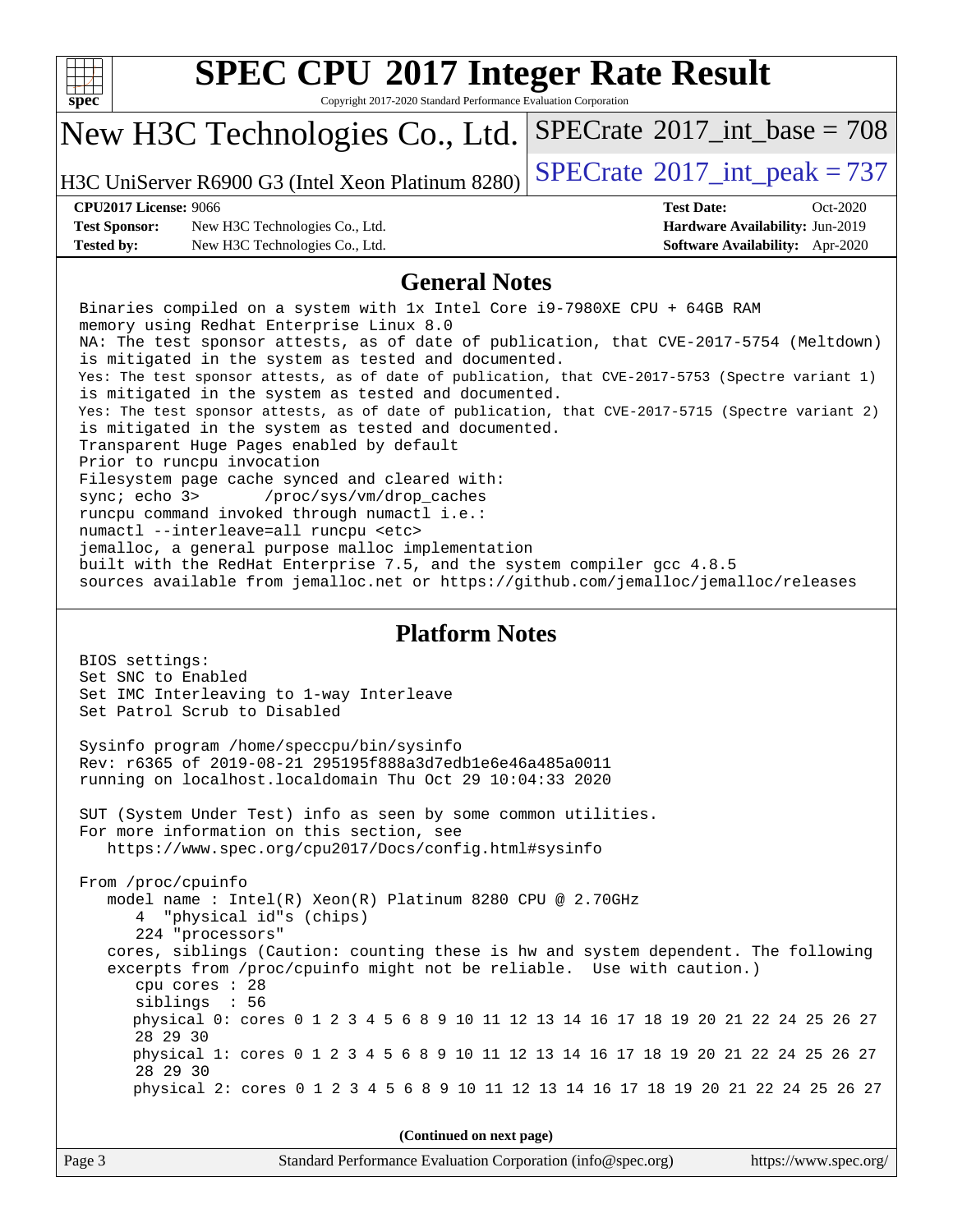| $spec^*$             |                                               | Copyright 2017-2020 Standard Performance Evaluation Corporation | <b>SPEC CPU®2017 Integer Rate Result</b>                                                                                                                               |                                 |
|----------------------|-----------------------------------------------|-----------------------------------------------------------------|------------------------------------------------------------------------------------------------------------------------------------------------------------------------|---------------------------------|
|                      |                                               | New H3C Technologies Co., Ltd.                                  | $SPECrate^{\circ}2017\_int\_base = 708$                                                                                                                                |                                 |
|                      |                                               | H3C UniServer R6900 G3 (Intel Xeon Platinum 8280)               | $SPECrate^{\circ}2017\_int\_peak = 737$                                                                                                                                |                                 |
|                      | <b>CPU2017 License: 9066</b>                  |                                                                 | <b>Test Date:</b>                                                                                                                                                      | Oct-2020                        |
| <b>Test Sponsor:</b> | New H3C Technologies Co., Ltd.                |                                                                 |                                                                                                                                                                        | Hardware Availability: Jun-2019 |
| <b>Tested by:</b>    | New H3C Technologies Co., Ltd.                |                                                                 |                                                                                                                                                                        | Software Availability: Apr-2020 |
|                      |                                               | <b>Platform Notes (Continued)</b>                               |                                                                                                                                                                        |                                 |
|                      | 28 29 30<br>28 29 30                          |                                                                 | physical 3: cores 0 1 2 3 4 5 6 8 9 10 11 12 13 14 16 17 18 19 20 21 22 24 25 26 27                                                                                    |                                 |
|                      | From lscpu:                                   |                                                                 |                                                                                                                                                                        |                                 |
|                      | Architecture:                                 | x86_64                                                          |                                                                                                                                                                        |                                 |
|                      | $CPU$ op-mode( $s$ ):                         | $32$ -bit, $64$ -bit                                            |                                                                                                                                                                        |                                 |
|                      | Byte Order:<br>CPU(s):                        | Little Endian<br>224                                            |                                                                                                                                                                        |                                 |
|                      | On-line CPU(s) list: $0-223$                  |                                                                 |                                                                                                                                                                        |                                 |
|                      | Thread( $s$ ) per core:                       | 2                                                               |                                                                                                                                                                        |                                 |
|                      | Core(s) per socket:<br>Socket(s):             | 28<br>4                                                         |                                                                                                                                                                        |                                 |
|                      | NUMA $node(s):$                               | 8                                                               |                                                                                                                                                                        |                                 |
|                      | Vendor ID:                                    | GenuineIntel                                                    |                                                                                                                                                                        |                                 |
|                      | CPU family:                                   | 6                                                               |                                                                                                                                                                        |                                 |
|                      | Model:<br>Model name:                         | 85<br>$Intel(R) Xeon(R) Platinum 8280 CPU @ 2.70GHz$            |                                                                                                                                                                        |                                 |
|                      | Stepping:                                     | 6                                                               |                                                                                                                                                                        |                                 |
|                      | CPU MHz:                                      | 1663.076                                                        |                                                                                                                                                                        |                                 |
|                      | CPU max MHz:                                  | 4000.0000                                                       |                                                                                                                                                                        |                                 |
|                      | CPU min MHz:<br>BogoMIPS:                     | 1000.0000<br>5400.00                                            |                                                                                                                                                                        |                                 |
|                      | Virtualization:                               | $VT - x$                                                        |                                                                                                                                                                        |                                 |
|                      | L1d cache:                                    | 32K                                                             |                                                                                                                                                                        |                                 |
|                      | Lli cache:                                    | 32K                                                             |                                                                                                                                                                        |                                 |
|                      | L2 cache:<br>L3 cache:                        | 1024K<br>39424K                                                 |                                                                                                                                                                        |                                 |
|                      | NUMA node0 CPU(s):                            |                                                                 | 0-3, 7-9, 14-17, 21-23, 112-115, 119-121, 126-129, 133-135                                                                                                             |                                 |
|                      | NUMA node1 CPU(s):                            |                                                                 | 4-6, 10-13, 18-20, 24-27, 116-118, 122-125, 130-132, 136-139                                                                                                           |                                 |
|                      | NUMA $node2$ $CPU(s)$ :                       |                                                                 | 28-31, 35-37, 42-45, 49-51, 140-143, 147-149, 154-157, 161-163                                                                                                         |                                 |
|                      | NUMA $node3$ $CPU(s)$ :<br>NUMA node4 CPU(s): |                                                                 | 32-34, 38-41, 46-48, 52-55, 144-146, 150-153, 158-160, 164-167<br>56-59, 63-65, 70-73, 77-79, 168-171, 175-177, 182-185, 189-191                                       |                                 |
|                      | NUMA $node5$ $CPU(s):$                        |                                                                 | 60-62, 66-69, 74-76, 80-83, 172-174, 178-181, 186-188, 192-195                                                                                                         |                                 |
|                      | NUMA node6 CPU(s):                            |                                                                 | 84-87, 91-93, 98-101, 105-107, 196-199, 203-205, 210-213, 217-219                                                                                                      |                                 |
|                      | NUMA node7 CPU(s):                            |                                                                 | 88-90, 94-97, 102-104, 108-111, 200-202, 206-209, 214-216, 220-223<br>fpu vme de pse tsc msr pae mce cx8 apic sep mtrr pge mca cmov                                    |                                 |
|                      | Flags:                                        |                                                                 | pat pse36 clflush dts acpi mmx fxsr sse sse2 ss ht tm pbe syscall nx pdpelgb rdtscp                                                                                    |                                 |
|                      |                                               |                                                                 | lm constant_tsc art arch_perfmon pebs bts rep_good nopl xtopology nonstop_tsc cpuid                                                                                    |                                 |
|                      |                                               |                                                                 | aperfmperf pni pclmulqdq dtes64 monitor ds_cpl vmx smx est tm2 ssse3 sdbg fma cx16                                                                                     |                                 |
|                      |                                               |                                                                 | xtpr pdcm pcid dca sse4_1 sse4_2 x2apic movbe popcnt tsc_deadline_timer aes xsave<br>avx f16c rdrand lahf_lm abm 3dnowprefetch cpuid_fault epb cat_13 cdp_13           |                                 |
|                      |                                               |                                                                 | invpcid_single intel_ppin ssbd mba ibrs ibpb stibp ibrs_enhanced tpr_shadow vnmi                                                                                       |                                 |
|                      |                                               |                                                                 | flexpriority ept vpid fsgsbase tsc_adjust bmil hle avx2 smep bmi2 erms invpcid rtm<br>cqm mpx rdt_a avx512f avx512dq rdseed adx smap clflushopt clwb intel_pt avx512cd |                                 |
|                      |                                               |                                                                 | avx512bw avx512vl xsaveopt xsavec xgetbvl xsaves cqm_llc cqm_occup_llc cqm_mbm_total<br>cqm_mbm_local dtherm ida arat pln pts pku ospke avx512_vnni md_clear flush_l1d |                                 |
|                      |                                               |                                                                 |                                                                                                                                                                        |                                 |
|                      |                                               | (Continued on next page)                                        |                                                                                                                                                                        |                                 |
| Page 4               |                                               | Standard Performance Evaluation Corporation (info@spec.org)     |                                                                                                                                                                        | https://www.spec.org/           |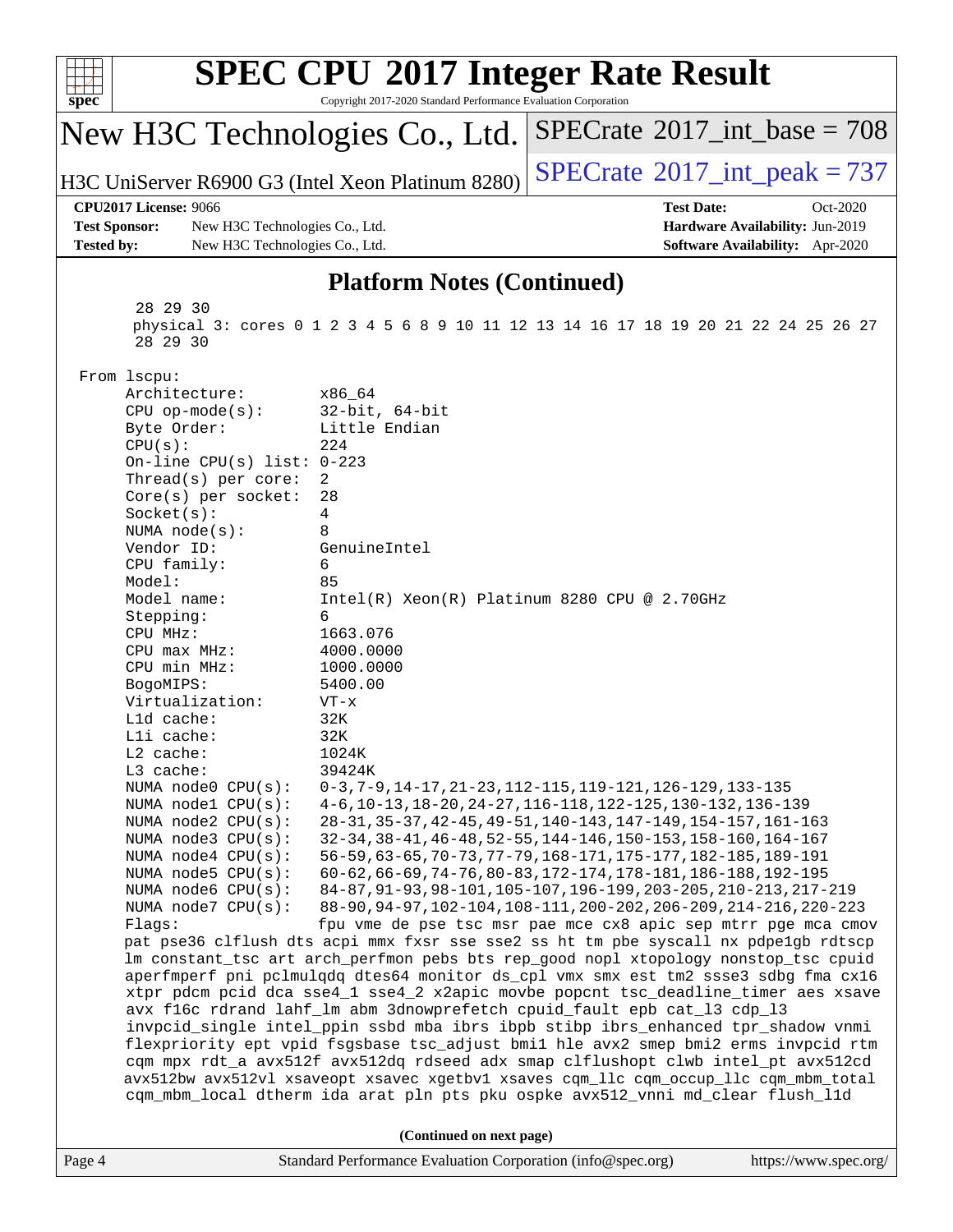

Copyright 2017-2020 Standard Performance Evaluation Corporation

# New H3C Technologies Co., Ltd.

H3C UniServer R6900 G3 (Intel Xeon Platinum  $8280$ ) [SPECrate](http://www.spec.org/auto/cpu2017/Docs/result-fields.html#SPECrate2017intpeak)<sup>®</sup>[2017\\_int\\_peak = 7](http://www.spec.org/auto/cpu2017/Docs/result-fields.html#SPECrate2017intpeak)37

 $SPECTate$ <sup>®</sup>[2017\\_int\\_base =](http://www.spec.org/auto/cpu2017/Docs/result-fields.html#SPECrate2017intbase) 708

**[Test Sponsor:](http://www.spec.org/auto/cpu2017/Docs/result-fields.html#TestSponsor)** New H3C Technologies Co., Ltd. **[Hardware Availability:](http://www.spec.org/auto/cpu2017/Docs/result-fields.html#HardwareAvailability)** Jun-2019

**[CPU2017 License:](http://www.spec.org/auto/cpu2017/Docs/result-fields.html#CPU2017License)** 9066 **[Test Date:](http://www.spec.org/auto/cpu2017/Docs/result-fields.html#TestDate)** Oct-2020 **[Tested by:](http://www.spec.org/auto/cpu2017/Docs/result-fields.html#Testedby)** New H3C Technologies Co., Ltd. **[Software Availability:](http://www.spec.org/auto/cpu2017/Docs/result-fields.html#SoftwareAvailability)** Apr-2020

### **[Platform Notes \(Continued\)](http://www.spec.org/auto/cpu2017/Docs/result-fields.html#PlatformNotes)**

arch\_capabilities

 /proc/cpuinfo cache data cache size : 39424 KB

 From numactl --hardware WARNING: a numactl 'node' might or might not correspond to a physical chip. available: 8 nodes (0-7) node 0 cpus: 0 1 2 3 7 8 9 14 15 16 17 21 22 23 112 113 114 115 119 120 121 126 127 128 129 133 134 135 node 0 size: 46683 MB node 0 free: 45970 MB node 1 cpus: 4 5 6 10 11 12 13 18 19 20 24 25 26 27 116 117 118 122 123 124 125 130 131 132 136 137 138 139 node 1 size: 48377 MB node 1 free: 48038 MB node 2 cpus: 28 29 30 31 35 36 37 42 43 44 45 49 50 51 140 141 142 143 147 148 149 154 155 156 157 161 162 163 node 2 size: 48350 MB node 2 free: 48216 MB node 3 cpus: 32 33 34 38 39 40 41 46 47 48 52 53 54 55 144 145 146 150 151 152 153 158 159 160 164 165 166 167 node 3 size: 48377 MB node 3 free: 48248 MB node 4 cpus: 56 57 58 59 63 64 65 70 71 72 73 77 78 79 168 169 170 171 175 176 177 182 183 184 185 189 190 191 node 4 size: 48377 MB node 4 free: 47214 MB node 5 cpus: 60 61 62 66 67 68 69 74 75 76 80 81 82 83 172 173 174 178 179 180 181 186 187 188 192 193 194 195 node 5 size: 48377 MB node 5 free: 48197 MB node 6 cpus: 84 85 86 87 91 92 93 98 99 100 101 105 106 107 196 197 198 199 203 204 205 210 211 212 213 217 218 219 node 6 size: 48377 MB node 6 free: 48242 MB node 7 cpus: 88 89 90 94 95 96 97 102 103 104 108 109 110 111 200 201 202 206 207 208 209 214 215 216 220 221 222 223 node 7 size: 48375 MB node 7 free: 48219 MB node distances: node 0 1 2 3 4 5 6 7 0: 10 11 21 21 21 21 21 21 1: 11 10 21 21 21 21 21 21 2: 21 21 10 11 21 21 21 21 3: 21 21 11 10 21 21 21 21 4: 21 21 21 21 10 11 21 21 **(Continued on next page)**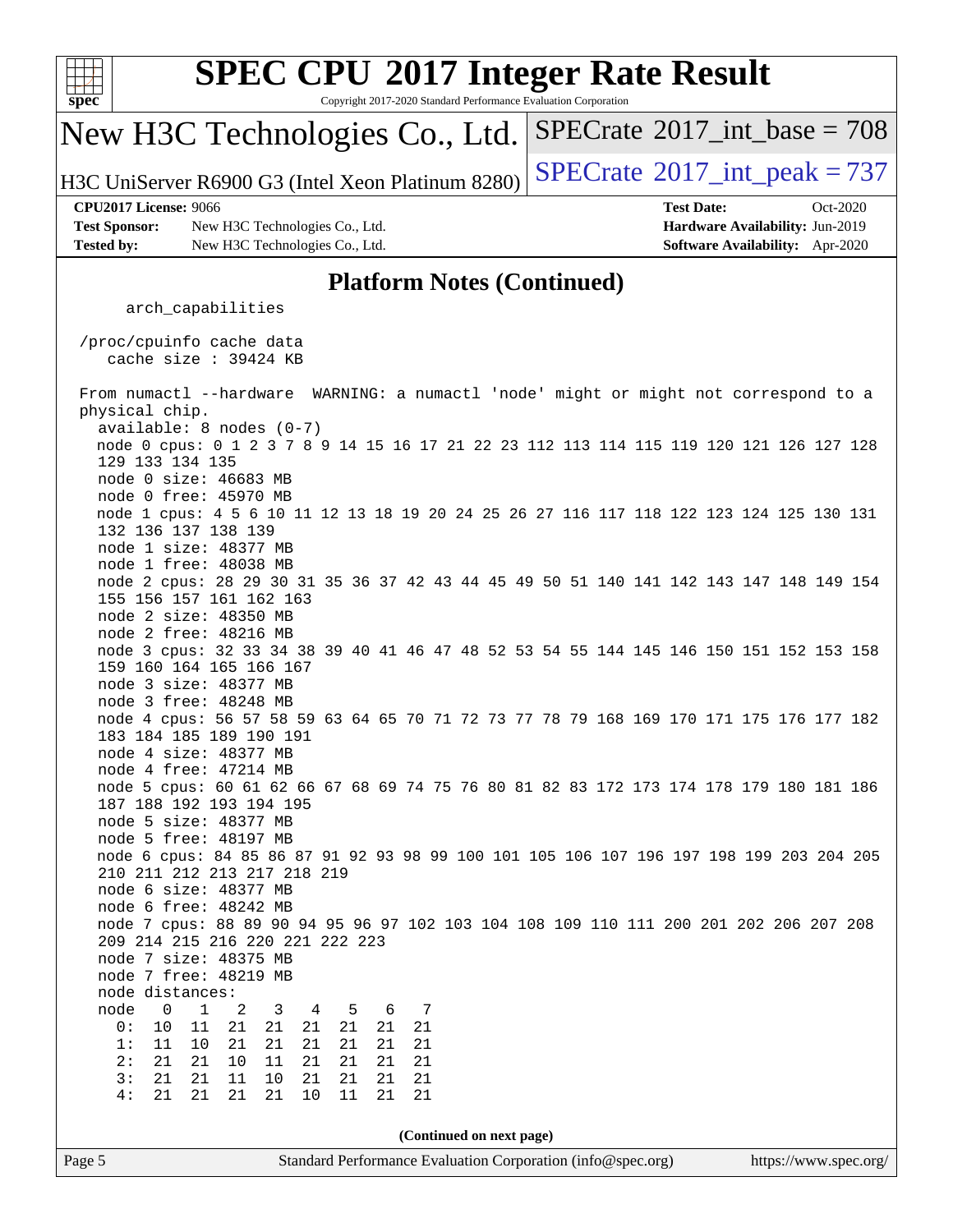| $spec^*$                                                                  | <b>SPEC CPU®2017 Integer Rate Result</b><br>Copyright 2017-2020 Standard Performance Evaluation Corporation                                                                                                                                     |                                                                                                                                                                                                                                                                                                                                                                                  |
|---------------------------------------------------------------------------|-------------------------------------------------------------------------------------------------------------------------------------------------------------------------------------------------------------------------------------------------|----------------------------------------------------------------------------------------------------------------------------------------------------------------------------------------------------------------------------------------------------------------------------------------------------------------------------------------------------------------------------------|
|                                                                           | New H3C Technologies Co., Ltd.                                                                                                                                                                                                                  | $SPECrate^{\circ}2017\_int\_base = 708$                                                                                                                                                                                                                                                                                                                                          |
|                                                                           | H3C UniServer R6900 G3 (Intel Xeon Platinum 8280)                                                                                                                                                                                               | $SPECTate$ <sup>®</sup> 2017_int_peak = 737                                                                                                                                                                                                                                                                                                                                      |
| <b>CPU2017 License: 9066</b><br><b>Test Sponsor:</b><br><b>Tested by:</b> | New H3C Technologies Co., Ltd.<br>New H3C Technologies Co., Ltd.                                                                                                                                                                                | <b>Test Date:</b><br>Oct-2020<br>Hardware Availability: Jun-2019<br><b>Software Availability:</b> Apr-2020                                                                                                                                                                                                                                                                       |
|                                                                           | <b>Platform Notes (Continued)</b>                                                                                                                                                                                                               |                                                                                                                                                                                                                                                                                                                                                                                  |
| 5:<br>6:<br>21<br>7:<br>21                                                | 11<br>10<br>21<br>21   21<br>21<br>21<br>21<br>21<br>21<br>21<br>21<br>10<br>11<br>21<br>21<br>21<br>21<br>21<br>21<br>11<br>10                                                                                                                 |                                                                                                                                                                                                                                                                                                                                                                                  |
| From /proc/meminfo<br>MemTotal:<br>HugePages_Total:<br>Hugepagesize:      | 394545852 kB<br>0<br>2048 kB                                                                                                                                                                                                                    |                                                                                                                                                                                                                                                                                                                                                                                  |
| os-release:<br>ID="rhel"                                                  | From /etc/*release* /etc/*version*<br>NAME="Red Hat Enterprise Linux"<br>VERSION="8.2 (Ootpa)"<br>ID_LIKE="fedora"<br>VERSION_ID="8.2"<br>PLATFORM_ID="platform:el8"<br>PRETTY_NAME="Red Hat Enterprise Linux 8.2 (Ootpa)"<br>ANSI_COLOR="0;31" |                                                                                                                                                                                                                                                                                                                                                                                  |
| uname $-a$ :                                                              | redhat-release: Red Hat Enterprise Linux release 8.2 (Ootpa)<br>system-release: Red Hat Enterprise Linux release 8.2 (Ootpa)<br>system-release-cpe: cpe:/o:redhat:enterprise_linux:8.2:ga<br>x86_64 x86_64 x86_64 GNU/Linux                     | Linux localhost.localdomain 4.18.0-193.el8.x86_64 #1 SMP Fri Mar 27 14:35:58 UTC 2020                                                                                                                                                                                                                                                                                            |
|                                                                           | Kernel self-reported vulnerability status:                                                                                                                                                                                                      |                                                                                                                                                                                                                                                                                                                                                                                  |
| itlb multihit:<br>tsx_async_abort:                                        | CVE-2018-3620 (L1 Terminal Fault):<br>Microarchitectural Data Sampling:<br>CVE-2017-5754 (Meltdown):<br>CVE-2017-5753 (Spectre variant 1):<br>$CVE-2017-5715$ (Spectre variant 2):<br>RSB filling                                               | KVM: Mitigation: Split huge pages<br>Not affected<br>Not affected<br>Not affected<br>CVE-2018-3639 (Speculative Store Bypass): Mitigation: Speculative Store Bypass disabled<br>via prctl and seccomp<br>Mitigation: usercopy/swapgs barriers and __user<br>pointer sanitization<br>Mitigation: Enhanced IBRS, IBPB: conditional,<br>Vulnerable: Clear CPU buffers attempted, no |
|                                                                           |                                                                                                                                                                                                                                                 | microcode; SMT vulnerable                                                                                                                                                                                                                                                                                                                                                        |
| Filesystem                                                                | run-level 3 Oct 29 09:55<br>SPEC is set to: /home/speccpu<br>Size Used Avail Use% Mounted on<br>Type<br>/dev/mapper/rhel-home xfs<br>839G 112G 727G 14% / home                                                                                  |                                                                                                                                                                                                                                                                                                                                                                                  |
|                                                                           | (Continued on next page)                                                                                                                                                                                                                        |                                                                                                                                                                                                                                                                                                                                                                                  |
| Page 6                                                                    | Standard Performance Evaluation Corporation (info@spec.org)                                                                                                                                                                                     | https://www.spec.org/                                                                                                                                                                                                                                                                                                                                                            |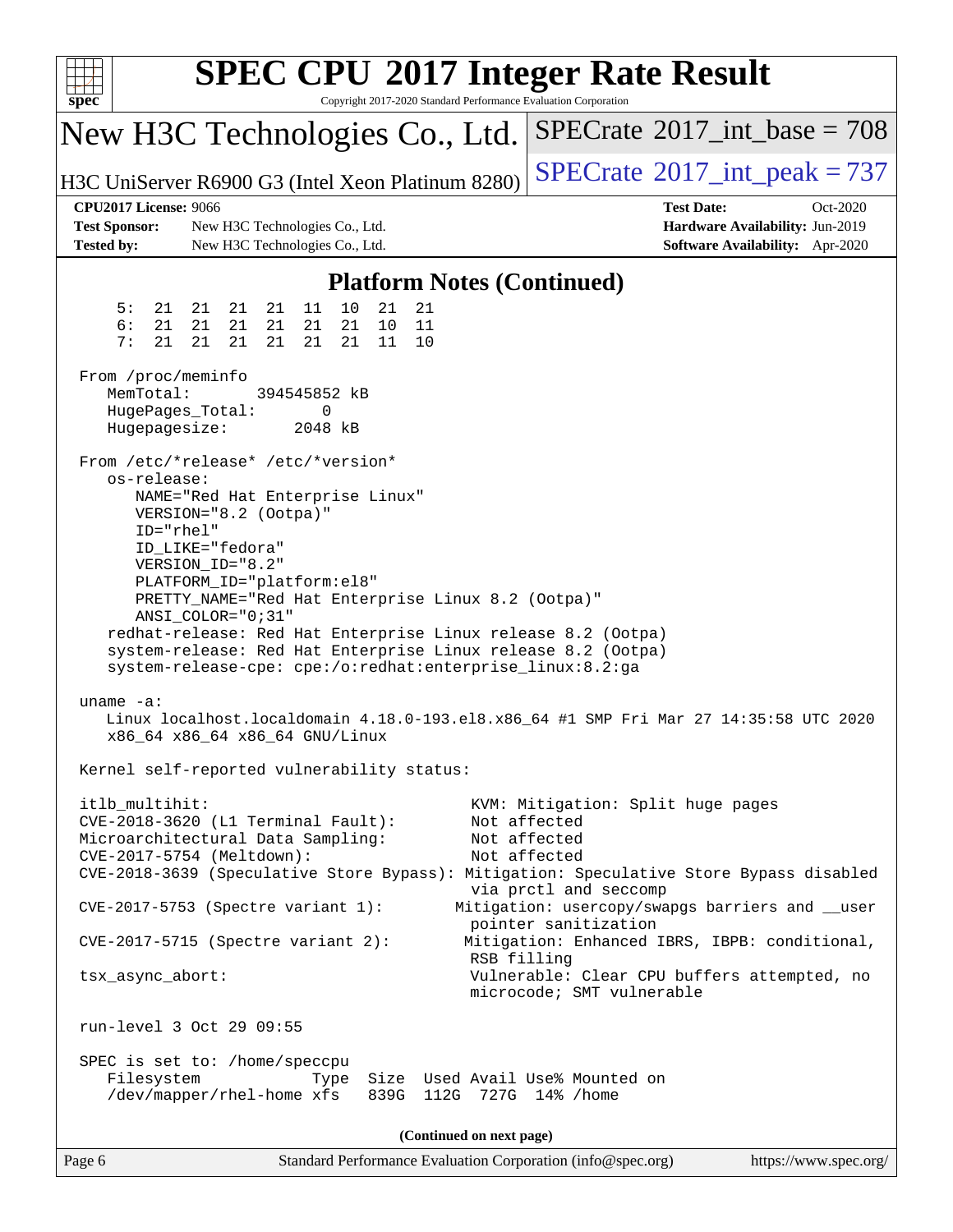

Copyright 2017-2020 Standard Performance Evaluation Corporation

## New H3C Technologies Co., Ltd.

H3C UniServer R6900 G3 (Intel Xeon Platinum 8280)  $\left|$  [SPECrate](http://www.spec.org/auto/cpu2017/Docs/result-fields.html#SPECrate2017intpeak)®[2017\\_int\\_peak = 7](http://www.spec.org/auto/cpu2017/Docs/result-fields.html#SPECrate2017intpeak)37

 $SPECTate@2017_int\_base = 708$ 

**[Test Sponsor:](http://www.spec.org/auto/cpu2017/Docs/result-fields.html#TestSponsor)** New H3C Technologies Co., Ltd. **[Hardware Availability:](http://www.spec.org/auto/cpu2017/Docs/result-fields.html#HardwareAvailability)** Jun-2019 **[Tested by:](http://www.spec.org/auto/cpu2017/Docs/result-fields.html#Testedby)** New H3C Technologies Co., Ltd. **[Software Availability:](http://www.spec.org/auto/cpu2017/Docs/result-fields.html#SoftwareAvailability)** Apr-2020

**[CPU2017 License:](http://www.spec.org/auto/cpu2017/Docs/result-fields.html#CPU2017License)** 9066 **[Test Date:](http://www.spec.org/auto/cpu2017/Docs/result-fields.html#TestDate)** Oct-2020

### **[Platform Notes \(Continued\)](http://www.spec.org/auto/cpu2017/Docs/result-fields.html#PlatformNotes)**

From /sys/devices/virtual/dmi/id

 BIOS: American Megatrends Inc. 2.00.33 08/22/2019 Vendor: New H3C Technologies Co., Ltd. Product: H3C UniServer R6900 G3 Product Family: Rack Serial: 210235A3T0H204000004

 Additional information from dmidecode follows. WARNING: Use caution when you interpret this section. The 'dmidecode' program reads system data which is "intended to allow hardware to be accurately determined", but the intent may not be met, as there are frequent changes to hardware, firmware, and the "DMTF SMBIOS" standard.

 Memory: 24x Micron 18ASF2G72PDZ-2G9E1 16 GB 2 rank 2933

24x NO DIMM NO DIMM

(End of data from sysinfo program)

#### Page 7 Standard Performance Evaluation Corporation [\(info@spec.org\)](mailto:info@spec.org) <https://www.spec.org/> **[Compiler Version Notes](http://www.spec.org/auto/cpu2017/Docs/result-fields.html#CompilerVersionNotes)** ==============================================================================  $C \qquad \qquad \vert$  502.gcc  $r(\text{peak})$ ------------------------------------------------------------------------------ Intel(R) C Compiler for applications running on IA-32, Version 2021.1 NextGen Build 20200304 Copyright (C) 1985-2020 Intel Corporation. All rights reserved. ------------------------------------------------------------------------------ ============================================================================== C | 500.perlbench\_r(base) 502.gcc\_r(base) 505.mcf\_r(base, peak) | 525.x264\_r(base, peak) 557.xz\_r(base) ------------------------------------------------------------------------------ Intel(R) C Compiler for applications running on Intel(R) 64, Version 2021.1 NextGen Build 20200304 Copyright (C) 1985-2020 Intel Corporation. All rights reserved. ------------------------------------------------------------------------------ ==============================================================================  $C$  | 500.perlbench\_r(peak) 557.xz r(peak) ------------------------------------------------------------------------------ Intel(R) C Intel(R) 64 Compiler for applications running on Intel(R)  $64$ , Version 19.1.1.217 Build 20200306 Copyright (C) 1985-2020 Intel Corporation. All rights reserved. ------------------------------------------------------------------------------ ============================================================================== **(Continued on next page)**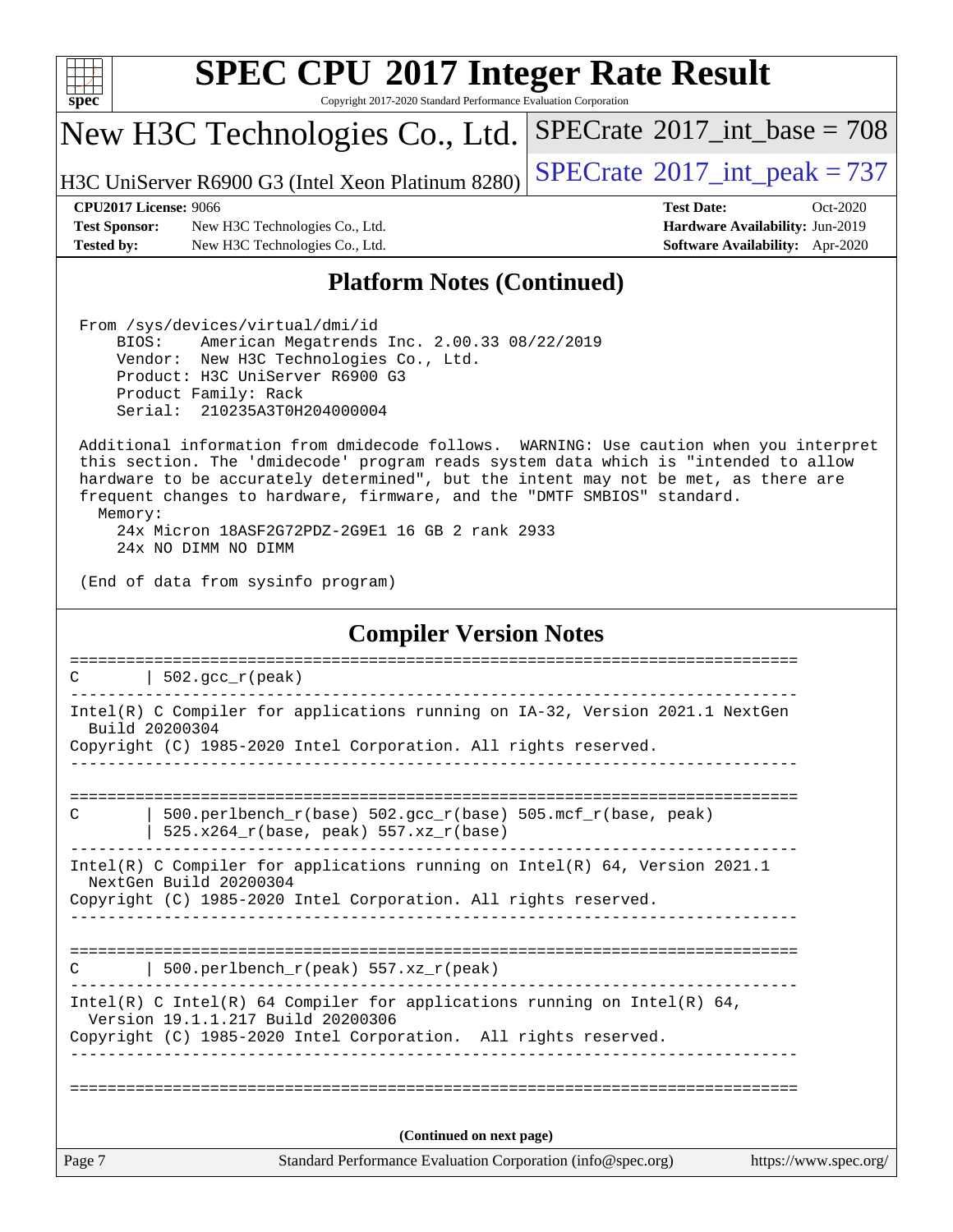| u | ı | t |  |
|---|---|---|--|

Copyright 2017-2020 Standard Performance Evaluation Corporation

# New H3C Technologies Co., Ltd.

H3C UniServer R6900 G3 (Intel Xeon Platinum 8280) [SPECrate](http://www.spec.org/auto/cpu2017/Docs/result-fields.html#SPECrate2017intpeak)<sup>®</sup>[2017\\_int\\_peak = 7](http://www.spec.org/auto/cpu2017/Docs/result-fields.html#SPECrate2017intpeak)37

 $SPECrate$ <sup>®</sup>[2017\\_int\\_base =](http://www.spec.org/auto/cpu2017/Docs/result-fields.html#SPECrate2017intbase) 708

**[Test Sponsor:](http://www.spec.org/auto/cpu2017/Docs/result-fields.html#TestSponsor)** New H3C Technologies Co., Ltd. **[Hardware Availability:](http://www.spec.org/auto/cpu2017/Docs/result-fields.html#HardwareAvailability)** Jun-2019 **[Tested by:](http://www.spec.org/auto/cpu2017/Docs/result-fields.html#Testedby)** New H3C Technologies Co., Ltd. **[Software Availability:](http://www.spec.org/auto/cpu2017/Docs/result-fields.html#SoftwareAvailability)** Apr-2020

**[CPU2017 License:](http://www.spec.org/auto/cpu2017/Docs/result-fields.html#CPU2017License)** 9066 **[Test Date:](http://www.spec.org/auto/cpu2017/Docs/result-fields.html#TestDate)** Oct-2020

## **[Compiler Version Notes \(Continued\)](http://www.spec.org/auto/cpu2017/Docs/result-fields.html#CompilerVersionNotes)**

| C      | $502.$ $\text{gcc\_r}$ (peak)                                                                                                                                                    |
|--------|----------------------------------------------------------------------------------------------------------------------------------------------------------------------------------|
|        | Intel(R) C Compiler for applications running on IA-32, Version 2021.1 NextGen<br>Build 20200304                                                                                  |
|        | Copyright (C) 1985-2020 Intel Corporation. All rights reserved.                                                                                                                  |
|        |                                                                                                                                                                                  |
| С      | 500.perlbench $r(base)$ 502.qcc $r(base)$ 505.mcf $r(base, peak)$<br>$525.x264_r(base, peak) 557.xz_r(base)$                                                                     |
|        | Intel(R) C Compiler for applications running on Intel(R) $64$ , Version 2021.1<br>NextGen Build 20200304<br>Copyright (C) 1985-2020 Intel Corporation. All rights reserved.      |
| C      | $500.perlbench_r(peak) 557. xz_r(peak)$                                                                                                                                          |
|        | Intel(R) C Intel(R) 64 Compiler for applications running on Intel(R) 64,                                                                                                         |
|        | Version 19.1.1.217 Build 20200306<br>Copyright (C) 1985-2020 Intel Corporation. All rights reserved.                                                                             |
|        |                                                                                                                                                                                  |
|        |                                                                                                                                                                                  |
| C      | $\vert$ 502.gcc_r(peak)                                                                                                                                                          |
|        | Intel(R) C Compiler for applications running on IA-32, Version 2021.1 NextGen<br>Build 20200304                                                                                  |
|        | Copyright (C) 1985-2020 Intel Corporation. All rights reserved.                                                                                                                  |
| С      | 500.perlbench_r(base) 502.gcc_r(base) 505.mcf_r(base, peak)<br>$525.x264_r(base, peak) 557.xz_r(base)$                                                                           |
|        | Intel(R) C Compiler for applications running on Intel(R) $64$ , Version 2021.1<br>NextGen Build 20200304<br>Copyright (C) 1985-2020 Intel Corporation. All rights reserved.      |
| C      | 500.perlbench_r(peak) 557.xz_r(peak)                                                                                                                                             |
|        |                                                                                                                                                                                  |
|        | Intel(R) C Intel(R) 64 Compiler for applications running on Intel(R) 64,<br>Version 19.1.1.217 Build 20200306<br>Copyright (C) 1985-2020 Intel Corporation. All rights reserved. |
|        | (Continued on next page)                                                                                                                                                         |
| Page 8 | Standard Performance Evaluation Corporation (info@spec.org)<br>https://www.spec.org/                                                                                             |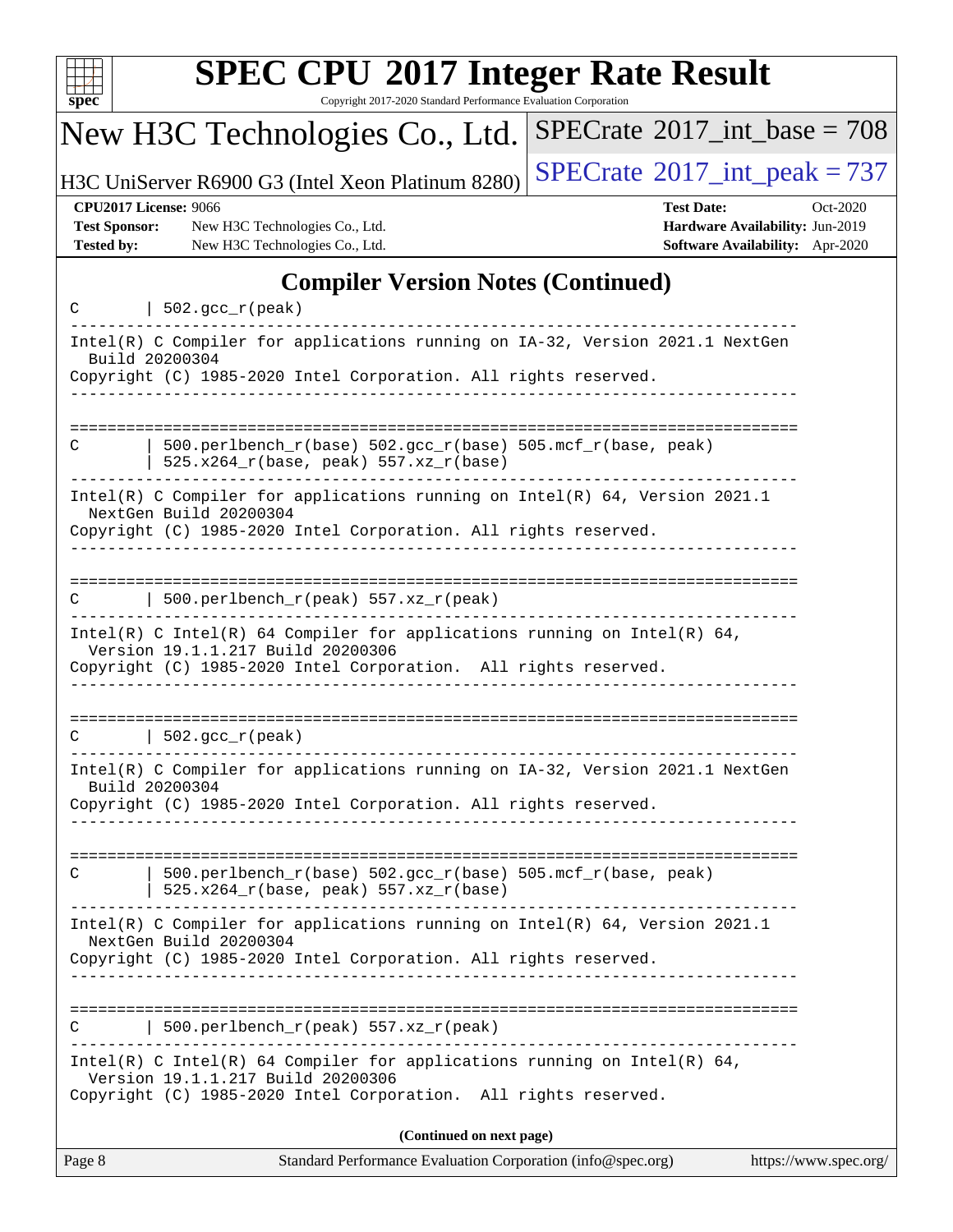| <b>SPEC CPU®2017 Integer Rate Result</b><br>Copyright 2017-2020 Standard Performance Evaluation Corporation<br>spec <sup>®</sup>                                             |                                             |
|------------------------------------------------------------------------------------------------------------------------------------------------------------------------------|---------------------------------------------|
| New H3C Technologies Co., Ltd.                                                                                                                                               | $SPECTate$ <sup>®</sup> 2017_int_base = 708 |
| H3C UniServer R6900 G3 (Intel Xeon Platinum 8280)                                                                                                                            | $SPECrate^{\circ}2017\_int\_peak = 737$     |
| <b>CPU2017 License: 9066</b>                                                                                                                                                 | <b>Test Date:</b><br>$Oct-2020$             |
| <b>Test Sponsor:</b><br>New H3C Technologies Co., Ltd.                                                                                                                       | Hardware Availability: Jun-2019             |
| <b>Tested by:</b><br>New H3C Technologies Co., Ltd.                                                                                                                          | <b>Software Availability:</b> Apr-2020      |
| <b>Compiler Version Notes (Continued)</b>                                                                                                                                    |                                             |
| 520.omnetpp_r(base, peak) 523.xalancbmk_r(base, peak)<br>$C++$<br>531.deepsjeng_r(base, peak) 541.leela_r(base, peak)                                                        |                                             |
| Intel(R) $C++$ Compiler for applications running on Intel(R) 64, Version 2021.1<br>NextGen Build 20200304<br>Copyright (C) 1985-2020 Intel Corporation. All rights reserved. |                                             |
|                                                                                                                                                                              |                                             |

Fortran | 548.exchange2\_r(base, peak)

------------------------------------------------------------------------------ Intel(R) Fortran Intel(R) 64 Compiler for applications running on Intel(R) 64, Version 19.1.1.217 Build 20200306 Copyright (C) 1985-2020 Intel Corporation. All rights reserved. ------------------------------------------------------------------------------

## **[Base Compiler Invocation](http://www.spec.org/auto/cpu2017/Docs/result-fields.html#BaseCompilerInvocation)**

[C benchmarks](http://www.spec.org/auto/cpu2017/Docs/result-fields.html#Cbenchmarks): [icc](http://www.spec.org/cpu2017/results/res2020q4/cpu2017-20201105-24339.flags.html#user_CCbase_intel_icc_66fc1ee009f7361af1fbd72ca7dcefbb700085f36577c54f309893dd4ec40d12360134090235512931783d35fd58c0460139e722d5067c5574d8eaf2b3e37e92)

[C++ benchmarks:](http://www.spec.org/auto/cpu2017/Docs/result-fields.html#CXXbenchmarks) [icpc](http://www.spec.org/cpu2017/results/res2020q4/cpu2017-20201105-24339.flags.html#user_CXXbase_intel_icpc_c510b6838c7f56d33e37e94d029a35b4a7bccf4766a728ee175e80a419847e808290a9b78be685c44ab727ea267ec2f070ec5dc83b407c0218cded6866a35d07)

[Fortran benchmarks](http://www.spec.org/auto/cpu2017/Docs/result-fields.html#Fortranbenchmarks): [ifort](http://www.spec.org/cpu2017/results/res2020q4/cpu2017-20201105-24339.flags.html#user_FCbase_intel_ifort_8111460550e3ca792625aed983ce982f94888b8b503583aa7ba2b8303487b4d8a21a13e7191a45c5fd58ff318f48f9492884d4413fa793fd88dd292cad7027ca)

# **[Base Portability Flags](http://www.spec.org/auto/cpu2017/Docs/result-fields.html#BasePortabilityFlags)**

 500.perlbench\_r: [-DSPEC\\_LP64](http://www.spec.org/cpu2017/results/res2020q4/cpu2017-20201105-24339.flags.html#b500.perlbench_r_basePORTABILITY_DSPEC_LP64) [-DSPEC\\_LINUX\\_X64](http://www.spec.org/cpu2017/results/res2020q4/cpu2017-20201105-24339.flags.html#b500.perlbench_r_baseCPORTABILITY_DSPEC_LINUX_X64) 502.gcc\_r: [-DSPEC\\_LP64](http://www.spec.org/cpu2017/results/res2020q4/cpu2017-20201105-24339.flags.html#suite_basePORTABILITY502_gcc_r_DSPEC_LP64) 505.mcf\_r: [-DSPEC\\_LP64](http://www.spec.org/cpu2017/results/res2020q4/cpu2017-20201105-24339.flags.html#suite_basePORTABILITY505_mcf_r_DSPEC_LP64) 520.omnetpp\_r: [-DSPEC\\_LP64](http://www.spec.org/cpu2017/results/res2020q4/cpu2017-20201105-24339.flags.html#suite_basePORTABILITY520_omnetpp_r_DSPEC_LP64) 523.xalancbmk\_r: [-DSPEC\\_LP64](http://www.spec.org/cpu2017/results/res2020q4/cpu2017-20201105-24339.flags.html#suite_basePORTABILITY523_xalancbmk_r_DSPEC_LP64) [-DSPEC\\_LINUX](http://www.spec.org/cpu2017/results/res2020q4/cpu2017-20201105-24339.flags.html#b523.xalancbmk_r_baseCXXPORTABILITY_DSPEC_LINUX) 525.x264\_r: [-DSPEC\\_LP64](http://www.spec.org/cpu2017/results/res2020q4/cpu2017-20201105-24339.flags.html#suite_basePORTABILITY525_x264_r_DSPEC_LP64) 531.deepsjeng\_r: [-DSPEC\\_LP64](http://www.spec.org/cpu2017/results/res2020q4/cpu2017-20201105-24339.flags.html#suite_basePORTABILITY531_deepsjeng_r_DSPEC_LP64) 541.leela\_r: [-DSPEC\\_LP64](http://www.spec.org/cpu2017/results/res2020q4/cpu2017-20201105-24339.flags.html#suite_basePORTABILITY541_leela_r_DSPEC_LP64) 548.exchange2\_r: [-DSPEC\\_LP64](http://www.spec.org/cpu2017/results/res2020q4/cpu2017-20201105-24339.flags.html#suite_basePORTABILITY548_exchange2_r_DSPEC_LP64) 557.xz\_r: [-DSPEC\\_LP64](http://www.spec.org/cpu2017/results/res2020q4/cpu2017-20201105-24339.flags.html#suite_basePORTABILITY557_xz_r_DSPEC_LP64)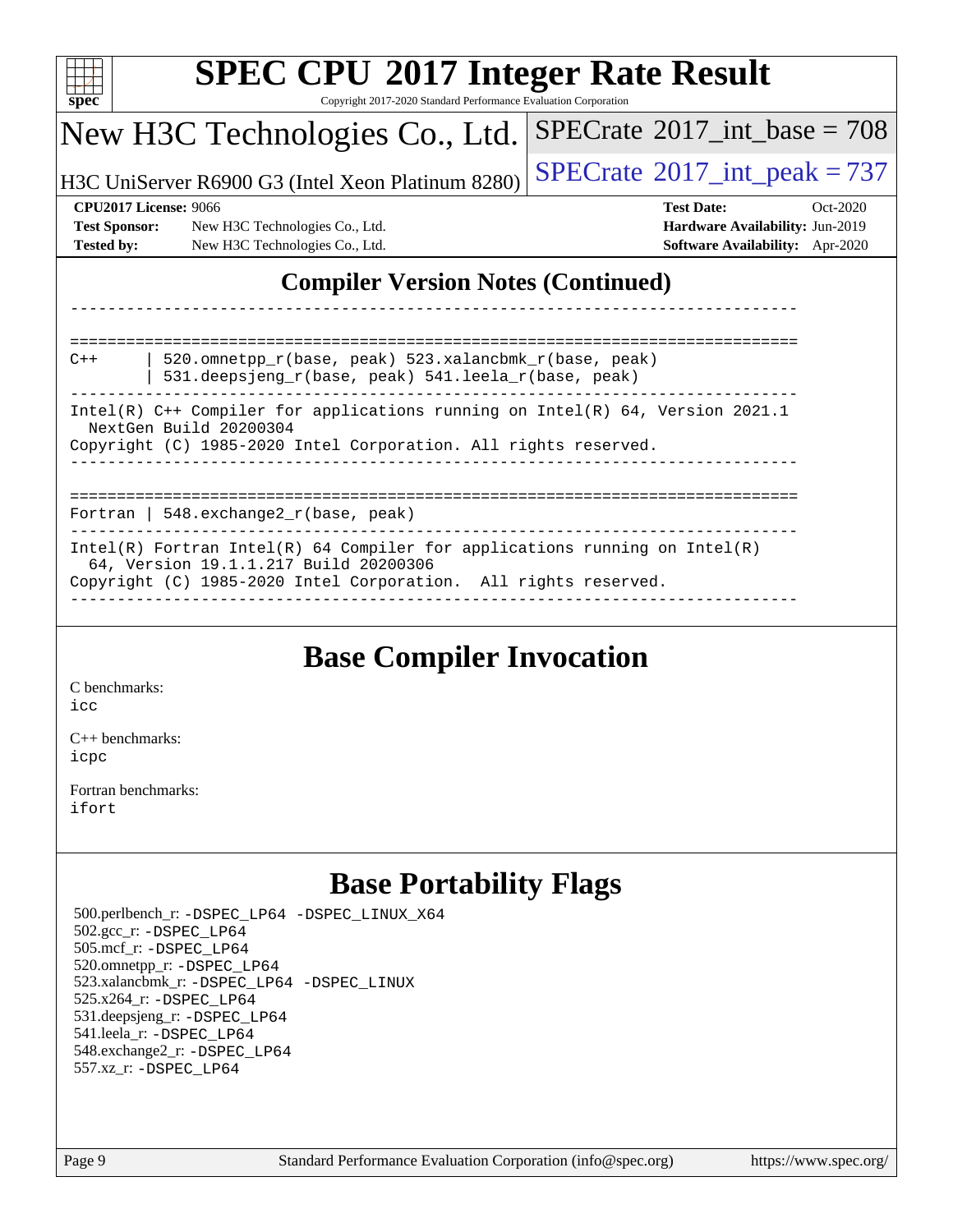

Copyright 2017-2020 Standard Performance Evaluation Corporation

# New H3C Technologies Co., Ltd.

H3C UniServer R6900 G3 (Intel Xeon Platinum  $8280$ ) [SPECrate](http://www.spec.org/auto/cpu2017/Docs/result-fields.html#SPECrate2017intpeak)<sup>®</sup>[2017\\_int\\_peak = 7](http://www.spec.org/auto/cpu2017/Docs/result-fields.html#SPECrate2017intpeak)37

 $SPECTate$ <sup>®</sup>[2017\\_int\\_base =](http://www.spec.org/auto/cpu2017/Docs/result-fields.html#SPECrate2017intbase) 708

**[Test Sponsor:](http://www.spec.org/auto/cpu2017/Docs/result-fields.html#TestSponsor)** New H3C Technologies Co., Ltd. **[Hardware Availability:](http://www.spec.org/auto/cpu2017/Docs/result-fields.html#HardwareAvailability)** Jun-2019 **[Tested by:](http://www.spec.org/auto/cpu2017/Docs/result-fields.html#Testedby)** New H3C Technologies Co., Ltd. **[Software Availability:](http://www.spec.org/auto/cpu2017/Docs/result-fields.html#SoftwareAvailability)** Apr-2020

**[CPU2017 License:](http://www.spec.org/auto/cpu2017/Docs/result-fields.html#CPU2017License)** 9066 **[Test Date:](http://www.spec.org/auto/cpu2017/Docs/result-fields.html#TestDate)** Oct-2020

# **[Base Optimization Flags](http://www.spec.org/auto/cpu2017/Docs/result-fields.html#BaseOptimizationFlags)**

#### [C benchmarks:](http://www.spec.org/auto/cpu2017/Docs/result-fields.html#Cbenchmarks)

[-m64](http://www.spec.org/cpu2017/results/res2020q4/cpu2017-20201105-24339.flags.html#user_CCbase_m64-icc) [-qnextgen](http://www.spec.org/cpu2017/results/res2020q4/cpu2017-20201105-24339.flags.html#user_CCbase_f-qnextgen) [-std=c11](http://www.spec.org/cpu2017/results/res2020q4/cpu2017-20201105-24339.flags.html#user_CCbase_std-icc-std_0e1c27790398a4642dfca32ffe6c27b5796f9c2d2676156f2e42c9c44eaad0c049b1cdb667a270c34d979996257aeb8fc440bfb01818dbc9357bd9d174cb8524) [-Wl,-plugin-opt=-x86-branches-within-32B-boundaries](http://www.spec.org/cpu2017/results/res2020q4/cpu2017-20201105-24339.flags.html#user_CCbase_f-x86-branches-within-32B-boundaries_0098b4e4317ae60947b7b728078a624952a08ac37a3c797dfb4ffeb399e0c61a9dd0f2f44ce917e9361fb9076ccb15e7824594512dd315205382d84209e912f3) [-Wl,-z,muldefs](http://www.spec.org/cpu2017/results/res2020q4/cpu2017-20201105-24339.flags.html#user_CCbase_link_force_multiple1_b4cbdb97b34bdee9ceefcfe54f4c8ea74255f0b02a4b23e853cdb0e18eb4525ac79b5a88067c842dd0ee6996c24547a27a4b99331201badda8798ef8a743f577) [-xCORE-AVX512](http://www.spec.org/cpu2017/results/res2020q4/cpu2017-20201105-24339.flags.html#user_CCbase_f-xCORE-AVX512) [-O3](http://www.spec.org/cpu2017/results/res2020q4/cpu2017-20201105-24339.flags.html#user_CCbase_f-O3) [-ffast-math](http://www.spec.org/cpu2017/results/res2020q4/cpu2017-20201105-24339.flags.html#user_CCbase_f-ffast-math) [-flto](http://www.spec.org/cpu2017/results/res2020q4/cpu2017-20201105-24339.flags.html#user_CCbase_f-flto) [-mfpmath=sse](http://www.spec.org/cpu2017/results/res2020q4/cpu2017-20201105-24339.flags.html#user_CCbase_f-mfpmath_70eb8fac26bde974f8ab713bc9086c5621c0b8d2f6c86f38af0bd7062540daf19db5f3a066d8c6684be05d84c9b6322eb3b5be6619d967835195b93d6c02afa1) [-funroll-loops](http://www.spec.org/cpu2017/results/res2020q4/cpu2017-20201105-24339.flags.html#user_CCbase_f-funroll-loops) [-fuse-ld=gold](http://www.spec.org/cpu2017/results/res2020q4/cpu2017-20201105-24339.flags.html#user_CCbase_f-fuse-ld_920b3586e2b8c6e0748b9c84fa9b744736ba725a32cab14ad8f3d4ad28eecb2f59d1144823d2e17006539a88734fe1fc08fc3035f7676166309105a78aaabc32) [-qopt-mem-layout-trans=4](http://www.spec.org/cpu2017/results/res2020q4/cpu2017-20201105-24339.flags.html#user_CCbase_f-qopt-mem-layout-trans_fa39e755916c150a61361b7846f310bcdf6f04e385ef281cadf3647acec3f0ae266d1a1d22d972a7087a248fd4e6ca390a3634700869573d231a252c784941a8) [-L/usr/local/IntelCompiler19/compilers\\_and\\_libraries\\_2020.1.217/linux/compiler/lib/intel64\\_lin](http://www.spec.org/cpu2017/results/res2020q4/cpu2017-20201105-24339.flags.html#user_CCbase_linkpath_2cb6f503891ebf8baee7515f4e7d4ec1217444d1d05903cc0091ac4158de400651d2b2313a9fa414cb8a8f0e16ab029634f5c6db340f400369c190d4db8a54a0) [-lqkmalloc](http://www.spec.org/cpu2017/results/res2020q4/cpu2017-20201105-24339.flags.html#user_CCbase_qkmalloc_link_lib_79a818439969f771c6bc311cfd333c00fc099dad35c030f5aab9dda831713d2015205805422f83de8875488a2991c0a156aaa600e1f9138f8fc37004abc96dc5) [C++ benchmarks:](http://www.spec.org/auto/cpu2017/Docs/result-fields.html#CXXbenchmarks) [-m64](http://www.spec.org/cpu2017/results/res2020q4/cpu2017-20201105-24339.flags.html#user_CXXbase_m64-icc) [-qnextgen](http://www.spec.org/cpu2017/results/res2020q4/cpu2017-20201105-24339.flags.html#user_CXXbase_f-qnextgen) [-Wl,-plugin-opt=-x86-branches-within-32B-boundaries](http://www.spec.org/cpu2017/results/res2020q4/cpu2017-20201105-24339.flags.html#user_CXXbase_f-x86-branches-within-32B-boundaries_0098b4e4317ae60947b7b728078a624952a08ac37a3c797dfb4ffeb399e0c61a9dd0f2f44ce917e9361fb9076ccb15e7824594512dd315205382d84209e912f3) [-Wl,-z,muldefs](http://www.spec.org/cpu2017/results/res2020q4/cpu2017-20201105-24339.flags.html#user_CXXbase_link_force_multiple1_b4cbdb97b34bdee9ceefcfe54f4c8ea74255f0b02a4b23e853cdb0e18eb4525ac79b5a88067c842dd0ee6996c24547a27a4b99331201badda8798ef8a743f577) [-xCORE-AVX512](http://www.spec.org/cpu2017/results/res2020q4/cpu2017-20201105-24339.flags.html#user_CXXbase_f-xCORE-AVX512) [-O3](http://www.spec.org/cpu2017/results/res2020q4/cpu2017-20201105-24339.flags.html#user_CXXbase_f-O3) [-ffast-math](http://www.spec.org/cpu2017/results/res2020q4/cpu2017-20201105-24339.flags.html#user_CXXbase_f-ffast-math) [-flto](http://www.spec.org/cpu2017/results/res2020q4/cpu2017-20201105-24339.flags.html#user_CXXbase_f-flto) [-mfpmath=sse](http://www.spec.org/cpu2017/results/res2020q4/cpu2017-20201105-24339.flags.html#user_CXXbase_f-mfpmath_70eb8fac26bde974f8ab713bc9086c5621c0b8d2f6c86f38af0bd7062540daf19db5f3a066d8c6684be05d84c9b6322eb3b5be6619d967835195b93d6c02afa1) [-funroll-loops](http://www.spec.org/cpu2017/results/res2020q4/cpu2017-20201105-24339.flags.html#user_CXXbase_f-funroll-loops) [-fuse-ld=gold](http://www.spec.org/cpu2017/results/res2020q4/cpu2017-20201105-24339.flags.html#user_CXXbase_f-fuse-ld_920b3586e2b8c6e0748b9c84fa9b744736ba725a32cab14ad8f3d4ad28eecb2f59d1144823d2e17006539a88734fe1fc08fc3035f7676166309105a78aaabc32) [-qopt-mem-layout-trans=4](http://www.spec.org/cpu2017/results/res2020q4/cpu2017-20201105-24339.flags.html#user_CXXbase_f-qopt-mem-layout-trans_fa39e755916c150a61361b7846f310bcdf6f04e385ef281cadf3647acec3f0ae266d1a1d22d972a7087a248fd4e6ca390a3634700869573d231a252c784941a8) [-L/usr/local/IntelCompiler19/compilers\\_and\\_libraries\\_2020.1.217/linux/compiler/lib/intel64\\_lin](http://www.spec.org/cpu2017/results/res2020q4/cpu2017-20201105-24339.flags.html#user_CXXbase_linkpath_2cb6f503891ebf8baee7515f4e7d4ec1217444d1d05903cc0091ac4158de400651d2b2313a9fa414cb8a8f0e16ab029634f5c6db340f400369c190d4db8a54a0) [-lqkmalloc](http://www.spec.org/cpu2017/results/res2020q4/cpu2017-20201105-24339.flags.html#user_CXXbase_qkmalloc_link_lib_79a818439969f771c6bc311cfd333c00fc099dad35c030f5aab9dda831713d2015205805422f83de8875488a2991c0a156aaa600e1f9138f8fc37004abc96dc5)

#### [Fortran benchmarks](http://www.spec.org/auto/cpu2017/Docs/result-fields.html#Fortranbenchmarks):

| $-m64$ -Wl,-plugin-opt=-x86-branches-within-32B-boundaries -Wl,-z, muldefs                     |
|------------------------------------------------------------------------------------------------|
| -xCORE-AVX512 -03 -ipo -no-prec-div -qopt-mem-layout-trans=4                                   |
| -nostandard-realloc-lhs -align array32byte -auto                                               |
| -mbranches-within-32B-boundaries                                                               |
| -L/usr/local/IntelCompiler19/compilers and libraries 2020.1.217/linux/compiler/lib/intel64 lin |
| -lqkmalloc                                                                                     |

## **[Peak Compiler Invocation](http://www.spec.org/auto/cpu2017/Docs/result-fields.html#PeakCompilerInvocation)**

[C benchmarks](http://www.spec.org/auto/cpu2017/Docs/result-fields.html#Cbenchmarks): [icc](http://www.spec.org/cpu2017/results/res2020q4/cpu2017-20201105-24339.flags.html#user_CCpeak_intel_icc_66fc1ee009f7361af1fbd72ca7dcefbb700085f36577c54f309893dd4ec40d12360134090235512931783d35fd58c0460139e722d5067c5574d8eaf2b3e37e92)

| $C_{++}$ benchmarks: |
|----------------------|
| icpc                 |

[Fortran benchmarks](http://www.spec.org/auto/cpu2017/Docs/result-fields.html#Fortranbenchmarks): [ifort](http://www.spec.org/cpu2017/results/res2020q4/cpu2017-20201105-24339.flags.html#user_FCpeak_intel_ifort_8111460550e3ca792625aed983ce982f94888b8b503583aa7ba2b8303487b4d8a21a13e7191a45c5fd58ff318f48f9492884d4413fa793fd88dd292cad7027ca)

## **[Peak Portability Flags](http://www.spec.org/auto/cpu2017/Docs/result-fields.html#PeakPortabilityFlags)**

 500.perlbench\_r: [-DSPEC\\_LP64](http://www.spec.org/cpu2017/results/res2020q4/cpu2017-20201105-24339.flags.html#b500.perlbench_r_peakPORTABILITY_DSPEC_LP64) [-DSPEC\\_LINUX\\_X64](http://www.spec.org/cpu2017/results/res2020q4/cpu2017-20201105-24339.flags.html#b500.perlbench_r_peakCPORTABILITY_DSPEC_LINUX_X64) 502.gcc\_r: [-D\\_FILE\\_OFFSET\\_BITS=64](http://www.spec.org/cpu2017/results/res2020q4/cpu2017-20201105-24339.flags.html#user_peakPORTABILITY502_gcc_r_file_offset_bits_64_5ae949a99b284ddf4e95728d47cb0843d81b2eb0e18bdfe74bbf0f61d0b064f4bda2f10ea5eb90e1dcab0e84dbc592acfc5018bc955c18609f94ddb8d550002c) 505.mcf\_r: [-DSPEC\\_LP64](http://www.spec.org/cpu2017/results/res2020q4/cpu2017-20201105-24339.flags.html#suite_peakPORTABILITY505_mcf_r_DSPEC_LP64) 520.omnetpp\_r: [-DSPEC\\_LP64](http://www.spec.org/cpu2017/results/res2020q4/cpu2017-20201105-24339.flags.html#suite_peakPORTABILITY520_omnetpp_r_DSPEC_LP64) 523.xalancbmk\_r: [-DSPEC\\_LP64](http://www.spec.org/cpu2017/results/res2020q4/cpu2017-20201105-24339.flags.html#suite_peakPORTABILITY523_xalancbmk_r_DSPEC_LP64) [-DSPEC\\_LINUX](http://www.spec.org/cpu2017/results/res2020q4/cpu2017-20201105-24339.flags.html#b523.xalancbmk_r_peakCXXPORTABILITY_DSPEC_LINUX)

**(Continued on next page)**

Page 10 Standard Performance Evaluation Corporation [\(info@spec.org\)](mailto:info@spec.org) <https://www.spec.org/>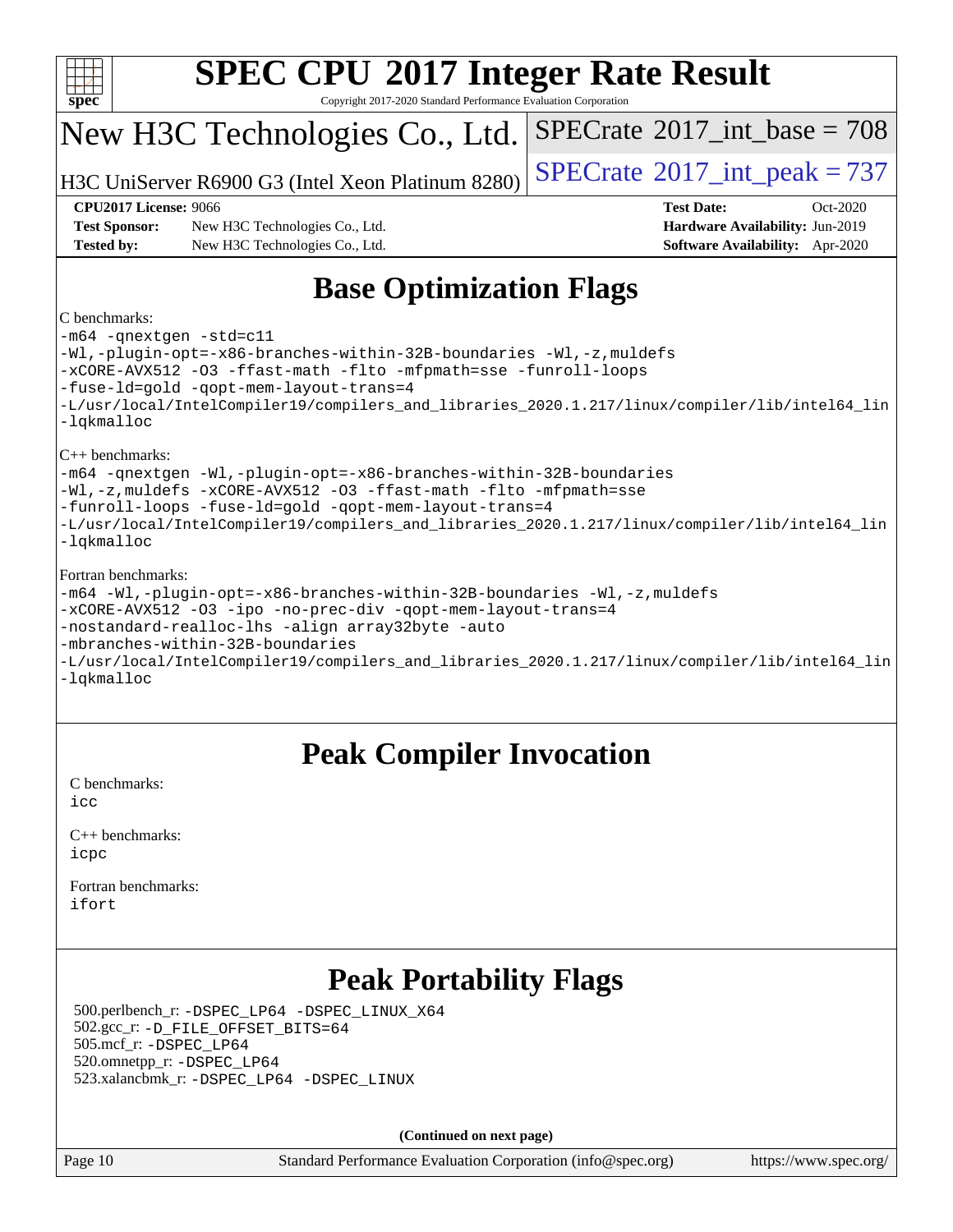

Copyright 2017-2020 Standard Performance Evaluation Corporation

# New H3C Technologies Co., Ltd.

H3C UniServer R6900 G3 (Intel Xeon Platinum  $8280$ ) [SPECrate](http://www.spec.org/auto/cpu2017/Docs/result-fields.html#SPECrate2017intpeak)<sup>®</sup>[2017\\_int\\_peak = 7](http://www.spec.org/auto/cpu2017/Docs/result-fields.html#SPECrate2017intpeak)37

 $SPECTate$ <sup>®[2017\\_int\\_base =](http://www.spec.org/auto/cpu2017/Docs/result-fields.html#SPECrate2017intbase) 708</sup>

**[Test Sponsor:](http://www.spec.org/auto/cpu2017/Docs/result-fields.html#TestSponsor)** New H3C Technologies Co., Ltd. **[Hardware Availability:](http://www.spec.org/auto/cpu2017/Docs/result-fields.html#HardwareAvailability)** Jun-2019 **[Tested by:](http://www.spec.org/auto/cpu2017/Docs/result-fields.html#Testedby)** New H3C Technologies Co., Ltd. **[Software Availability:](http://www.spec.org/auto/cpu2017/Docs/result-fields.html#SoftwareAvailability)** Apr-2020

**[CPU2017 License:](http://www.spec.org/auto/cpu2017/Docs/result-fields.html#CPU2017License)** 9066 **[Test Date:](http://www.spec.org/auto/cpu2017/Docs/result-fields.html#TestDate)** Oct-2020

# **[Peak Portability Flags \(Continued\)](http://www.spec.org/auto/cpu2017/Docs/result-fields.html#PeakPortabilityFlags)**

 525.x264\_r: [-DSPEC\\_LP64](http://www.spec.org/cpu2017/results/res2020q4/cpu2017-20201105-24339.flags.html#suite_peakPORTABILITY525_x264_r_DSPEC_LP64) 531.deepsjeng\_r: [-DSPEC\\_LP64](http://www.spec.org/cpu2017/results/res2020q4/cpu2017-20201105-24339.flags.html#suite_peakPORTABILITY531_deepsjeng_r_DSPEC_LP64) 541.leela\_r: [-DSPEC\\_LP64](http://www.spec.org/cpu2017/results/res2020q4/cpu2017-20201105-24339.flags.html#suite_peakPORTABILITY541_leela_r_DSPEC_LP64) 548.exchange2\_r: [-DSPEC\\_LP64](http://www.spec.org/cpu2017/results/res2020q4/cpu2017-20201105-24339.flags.html#suite_peakPORTABILITY548_exchange2_r_DSPEC_LP64) 557.xz\_r: [-DSPEC\\_LP64](http://www.spec.org/cpu2017/results/res2020q4/cpu2017-20201105-24339.flags.html#suite_peakPORTABILITY557_xz_r_DSPEC_LP64)

# **[Peak Optimization Flags](http://www.spec.org/auto/cpu2017/Docs/result-fields.html#PeakOptimizationFlags)**

[C benchmarks](http://www.spec.org/auto/cpu2017/Docs/result-fields.html#Cbenchmarks):

```
 500.perlbench_r: -Wl,-z,muldefs -prof-gen(pass 1) -prof-use(pass 2)
-xCORE-AVX512 -ipo -O3 -no-prec-div
-qopt-mem-layout-trans=4 -fno-strict-overflow
-mbranches-within-32B-boundaries
-L/usr/local/IntelCompiler19/compilers_and_libraries_2020.1.217/linux/compiler/lib/intel64_lin
-lqkmalloc
 502.gcc_r: -m32
-L/usr/local/IntelCompiler19/compilers_and_libraries_2020.1.217/linux/compiler/lib/ia32_lin
-std=gnu89
-Wl,-plugin-opt=-x86-branches-within-32B-boundaries
-Wl,-z,muldefs -fprofile-generate(pass 1)
-fprofile-use=default.profdata(pass 2) -xCORE-AVX512 -flto
-Ofast(pass 1) -O3 -ffast-math -qnextgen -fuse-ld=gold
-qopt-mem-layout-trans=4 -L/usr/local/jemalloc32-5.0.1/lib
-ljemalloc
 505.mcf_r: basepeak = yes
 525.x264_r: -m64 -qnextgen -std=c11
-Wl,-plugin-opt=-x86-branches-within-32B-boundaries
-Wl,-z,muldefs -xCORE-AVX512 -flto -O3 -ffast-math
-fuse-ld=gold -qopt-mem-layout-trans=4 -fno-alias
-L/usr/local/IntelCompiler19/compilers_and_libraries_2020.1.217/linux/compiler/lib/intel64_lin
-lqkmalloc
 557.xz_r: -Wl,-z,muldefs -xCORE-AVX512 -ipo -O3 -no-prec-div
-qopt-mem-layout-trans=4 -mbranches-within-32B-boundaries
-L/usr/local/IntelCompiler19/compilers_and_libraries_2020.1.217/linux/compiler/lib/intel64_lin
-lqkmalloc
C++ benchmarks: 
                                      (Continued on next page)
```